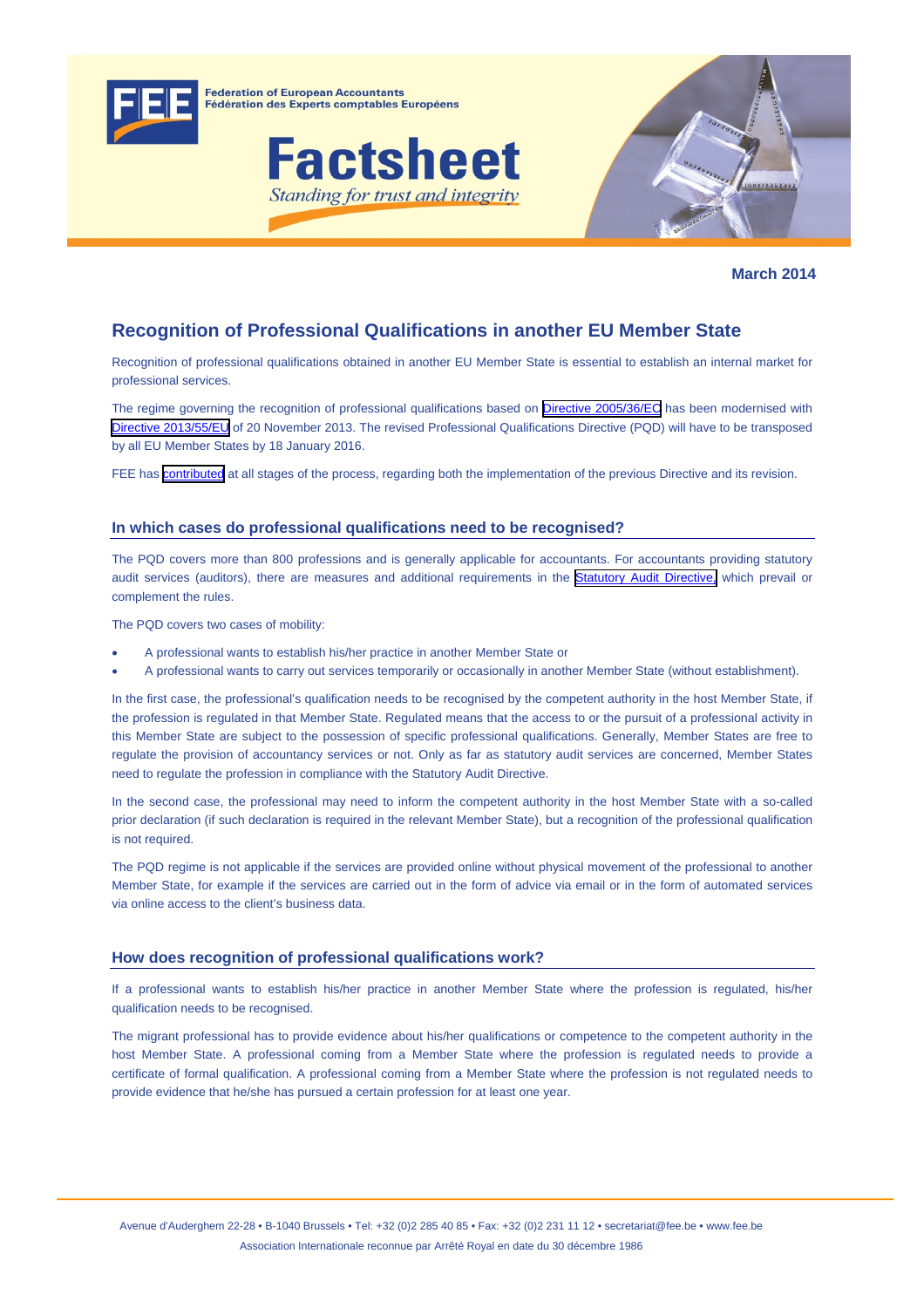The competent authority in the host Member State has to recognise the professional qualification but can ask for a so-called compensation measure if the training (education) or the professional activities are substantially different between the home and host Member State. If this is the case, they have to offer the choice between an aptitude test and an adaptation period of up to three years. For auditors, Member States can prescribe either an aptitude test or an adaptation period.

In addition to the above general requirements, auditors need be approved and registered in the host Member State.

The European Commission runs a [database](http://ec.europa.eu/internal_market/qualifications/regprof/index.cfm?fuseaction=home.home) containing information about regulated professions and competent authorities across the EU.

#### **Is education similar across the EU?**

Education for auditors is similar across the EU because the Statutory Audit Directive prescribes the education requirements.

Education of accountants is not harmonised in the EU; Member States are free to choose whether to regulate the profession or not. National regulators or professional institutes may refer to **[International Education Standards](http://www.ifac.org/publications-resources?publication-type=&source=31&language=87&keyword=Search+Publications&x=47&y=7)** when they regulate the profession or are involved in the provision of education services.

The revised PQD allows for so-called common training frameworks and tests to be set up. The European Commission can introduce them if professional bodies from at least one third of the Member States (= currently 10) propose it.

A common training framework would be based on a common set of knowledge, skills and competences necessary to pursue a profession. Qualifications obtained under such common training frameworks would automatically be recognised in the other participating Member States without an aptitude test or adaptation period.

So far, there are no common training frameworks for accountants. Private initiatives, such as the [Common Content Project](http://www.commoncontent.com/), (which covers only 6 countries) do not currently qualify for common training frameworks.

#### **What about training abroad?**

If an aspiring accountant has carried out a period of training in another Member State, this part of his/her training needs to be recognised in the home Member State, if the profession is regulated and requires a professional traineeship. Member States in which the accountancy profession is regulated are free to limit the duration of the part of the professional traineeship which can be carried out abroad.

Aspiring auditors can – according to the Statutory Audit Directive – carry out two thirds of the whole traineeship in another Member State.

### **Is language an issue?**

After having recognised a professional qualification, the competent authority may check the language skills of a professional.

However, in cases where an aptitude test is required, it is usually necessary to know the language beforehand as the aptitude test is generally offered in the national language(s).

#### **Is there a European professional card?**

The revised PQD offers the possibility of a professional card which is an electronic certificate issued by the professional's home country. A professional card would make the process for recognition of qualifications much easier and faster; it would not, however, change the requirements as such.

A professional card cannot be introduced automatically for the various professions. It could only be introduced if the European Commission receives signals of clear interest from professionals, national authorities and businesses.

At present, no such professional card exists for accountants or auditors.